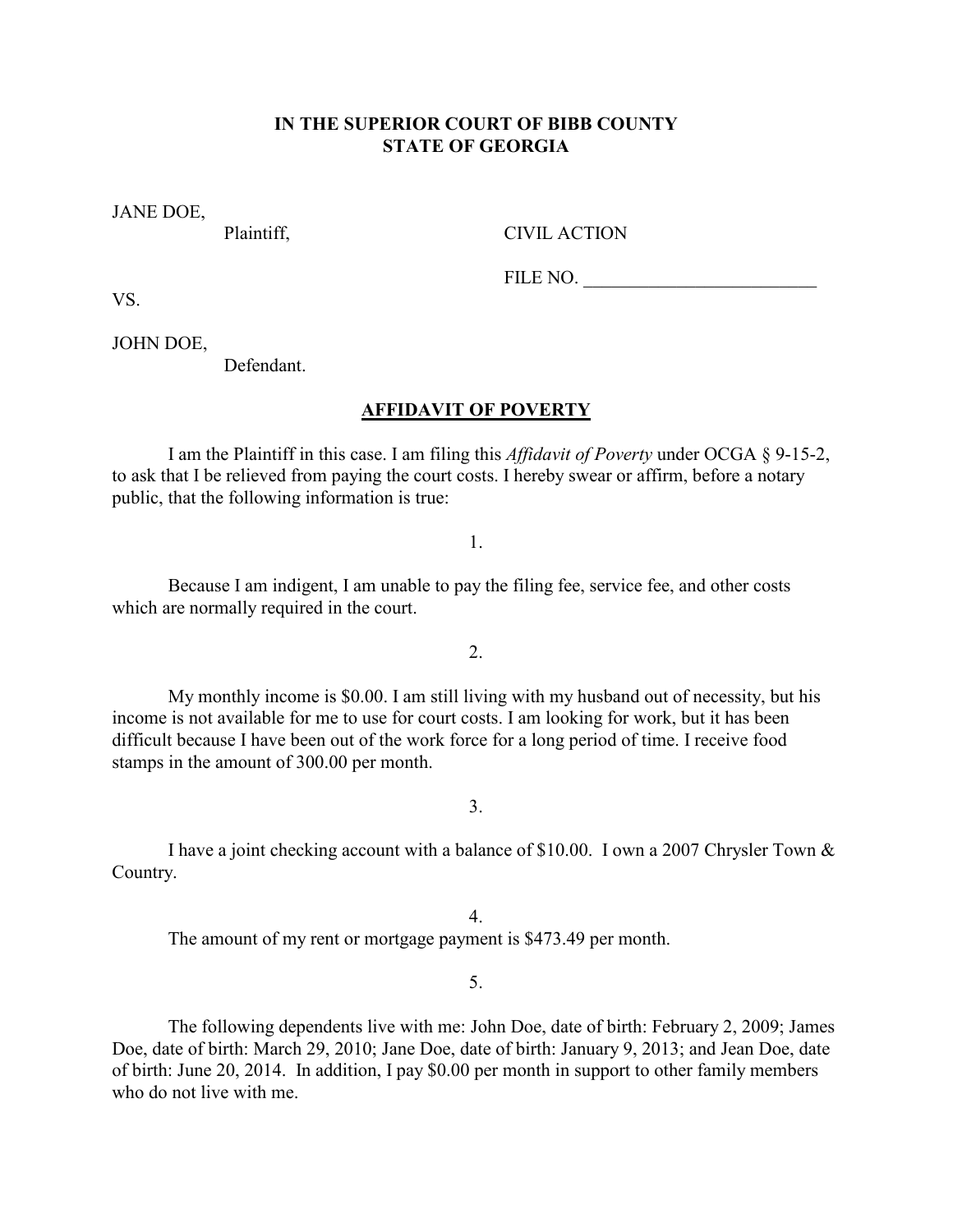6.

 $\mathcal{L}_\text{max}$  and  $\mathcal{L}_\text{max}$  and  $\mathcal{L}_\text{max}$  and  $\mathcal{L}_\text{max}$  and  $\mathcal{L}_\text{max}$  and  $\mathcal{L}_\text{max}$ 

I have the following special financial circumstances: N/A.

 $\_$ 

Jane Doe, Plaintiff Pro Se

Sworn to and subscribed before me this  $\frac{1}{\text{day of}}$  day of  $\frac{1}{\text{day}}$ , 2015

Notary Public My commission expires \_\_\_\_\_\_\_\_\_\_\_\_\_\_\_\_\_\_\_\_\_\_\_